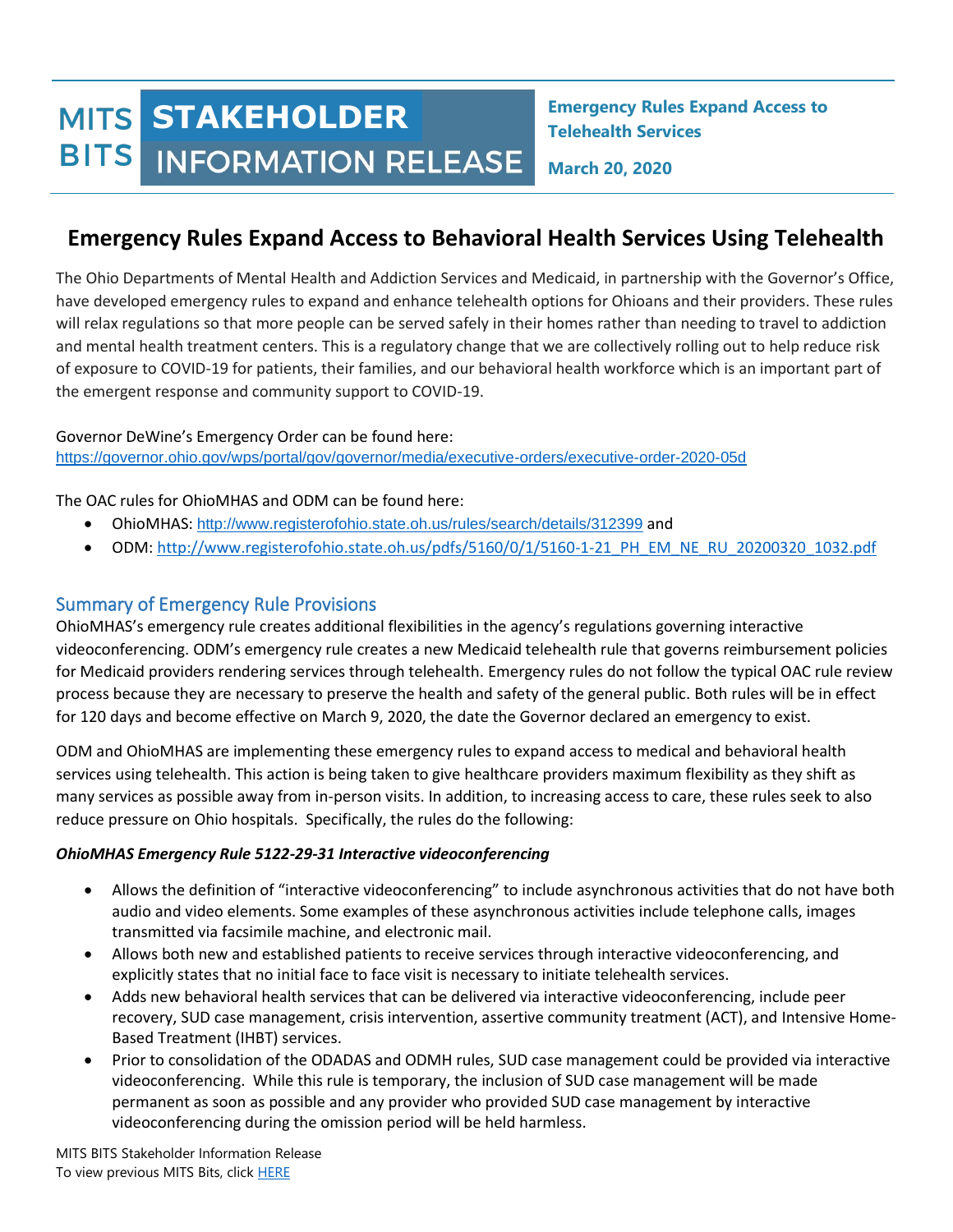• Incorporates by reference the Office of Civil Rights' Notification of HIPAA Enforcement Discretion for Telehealth Remote Communications During the COVID-19 Nationwide Public Health Emergency.

#### *ODM Emergency Rule 5160-1-21 Telehealth during a state of emergency*

- Incorporates by reference the Office of Civil Rights' Notification of HIPAA Enforcement Discretion for Telehealth Remote Communications During the COVID-19 Nationwide Public Health Emergency.
- Removes certain Medicaid coverage and billing restrictions for specific behavioral health services including Assertive Community Treatment (ACT), Intensive Home-Based Treatment (IHBT), therapeutic behavioral services (TBS), psychosocial rehabilitation (PSR), behavioral health crisis intervention services, and peer recovery support services.

# Medicaid Behavioral Health Services Available Using Telehealth

With the emergency rule in effect, OhioMHAS certified entities can bill Medicaid for delivering the following services via telehealth. All the Medicaid changes apply to Medicaid fee-for-service (FFS), Managed Care Plan (MCP), and MyCare Ohio Plan (MCOP) services.

- Evaluation and management of new and existing patients
- Psychiatric diagnostic evaluation
- Psychotherapy (individual, group, and family)
- Psychological testing
- Smoking cessation
- Community psychiatric supportive treatment (CPST)
- Therapeutic Behavioral Services (TBS) and psychosocial rehabilitation (PSR)
	- o Please note: TBS group service hourly and per diem, as defined in 5160-27-06, is *not* included in the list of services that can be billed to Medicaid when delivered via telehealth.
- RN and LPN nursing services
- SUD assessment
- SUD counseling (individual, group, intensive outpatient group, and partial hospitalization group)
- SUD case management
- Assertive community treatment (ACT)
- Intensive home-based therapy (IHBT)
- Peer recovery support
- Behavioral health crisis intervention
- SBIRT (screening, brief intervention and referral to treatment)
- Practitioner services rendered to individuals in SUD residential treatment
- Specialized Recovery Services (SRS)
- All associated add on codes

Outpatient hospital behavioral health (OPHBH) services will be allowed to the same extent they are allowed for OhioMHAS-certified providers.

Practitioner and Patient Site Locations There will be no limitations on practitioner or patient site locations for Medicaid reimbursable services delivered via telehealth with the exception of patients who are located in a penal facility or a public institution as defined in rule 5160:1-1-03 of the Administrative Code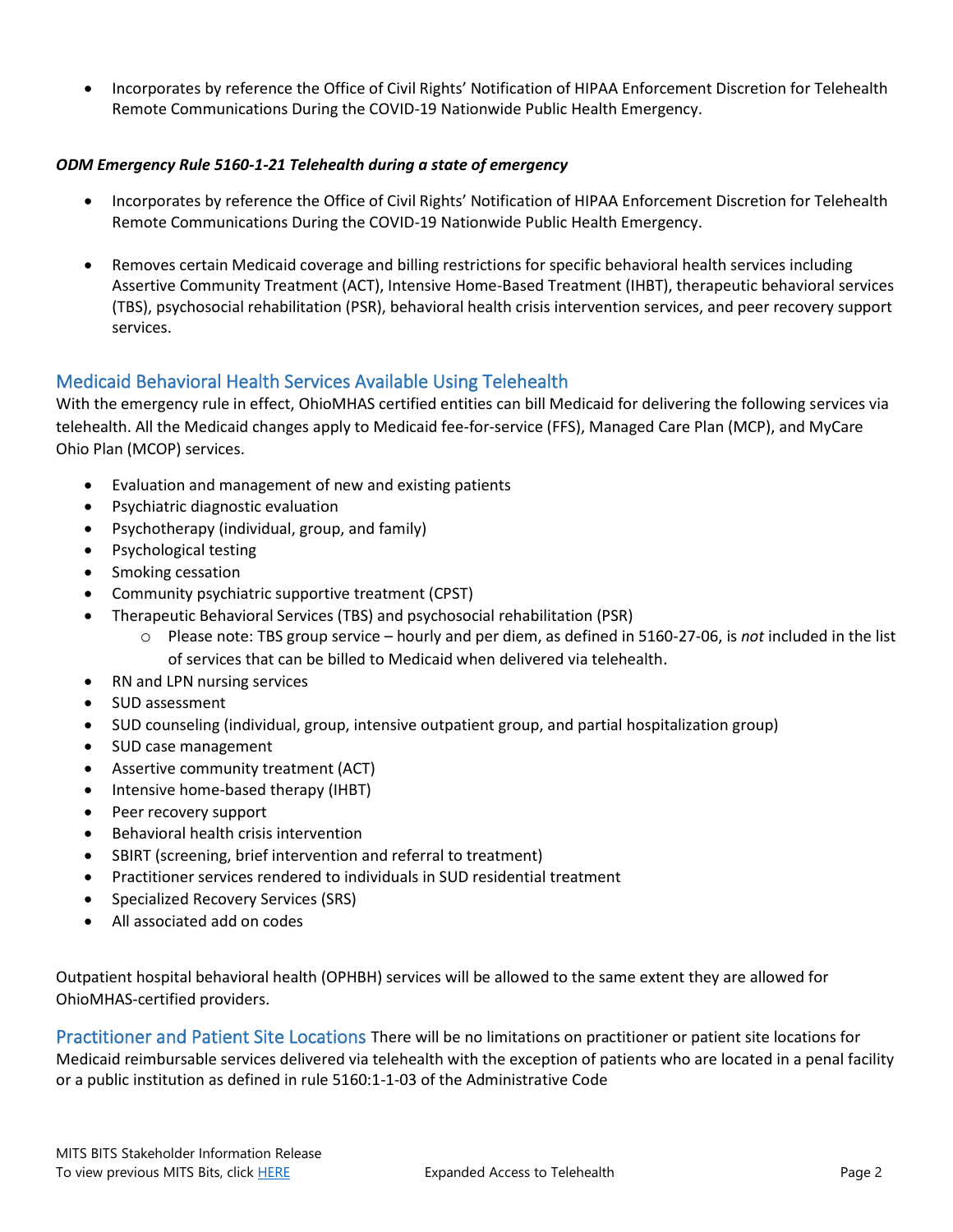# Allowable Telehealth Delivery Methods

Through the emergency rules, ODM and OhioMHAS are permitting the use both synchronous and asynchronous communications involving any combination of audio, video, and text.

Paragraph (P) (2) of the OhioMHAS rule and paragraph (C) of Medicaid's emergency rule incorporates HIPAA-related directives of the Office of Civil Rights (OCR) at the Department of Health and Human Services (HHS) issued during the COVID-19 national emergency by reference. At the time this FAQ is being issued, OCR's "[Notification of Enforcement](https://www.hhs.gov/hipaa/for-professionals/special-topics/emergency-preparedness/notification-enforcement-discretion-telehealth/index.html)  [Discretion for telehealth remote communications during the COVID-19 nationwide public health emergency"](https://www.hhs.gov/hipaa/for-professionals/special-topics/emergency-preparedness/notification-enforcement-discretion-telehealth/index.html) says covered health care providers subject to the HIPAA rules may communicate with patients, and provide telehealth services, through remote communications technologies even though some of these technologies, and the manner in which they are used by HIPAA covered health care providers, may not fully comply with the requirements of the HIPAA Rules. The restrictions in the Notification apply, including:

- a) Providers can use any audio or video **non-public facing** remote communication product that is available to communicate with patients;
- b) Facebook Live, Twitch, TikTok, and similar video communication applications are public facing, and **should not** be used in the provision of telehealth by covered health care providers;
- c) Providers are encouraged to notify patients that these third-party applications potentially introduce privacy risks, and providers should enable all available encryption and privacy modes when using such applications; and
- d) Providers are to exercise professional judgment in the use of telehealth examinations.

### Medicaid Claims Submission

Medicaid and the Medicaid Managed Care Plans (MCPs) and MyCare Ohio Plans (MCOPs) will be working expeditiously to configure the emergency rule's changes in their respective claim processing systems (system changes) in a consistent manner to ease administrative burden on providers. ODM will be announcing a future implementation date for system changes to support telehealth services that will be the same for Medicaid fee-for-service claims submission, MCPs, and MCOPs.

Prior to the implementation date for the system changes, providers may either hold claims until the system changes are implemented or submit claims for telehealth services using existing billing guidance. **If providers choose to submit claims for telehealth service prior to implementation of the system changes, please note the it is very important for providers to continue to use the existing billing guidance.** For example, providers *should NOT* add the GT modifier to services that are being added as new telehealth services under the emergency rules. If the GT modifier is added to the new services prior to the implementation date of the system changes claims may be denied. Additionally, until the system changes are made, providers should continue to use allowable place of service codes in existing billing guidance when submitting claims. Providers must maintain documentation of services delivered via telehealth prior to and after the system changes are made.

After the system changes are implemented, to the extent possible, providers should comply with the new billing guidance for telehealth services. Providers should maintain documentation to support any exceptions to the billing guidance necessary to maintain access to services to individuals during the emergency.

#### **Questions**

For questions related to changes to OhioMHAS interactive videoconferencing policy as well as questions related to clinical and technical implementation of telehealth, please e-mai[l COVID19BHTelehealth@mha.ohio.gov.](mailto:COVID19BHTelehealth@mha.ohio.gov)

Questions about the Medicaid coverage, billing, and reimbursement under the new policy can be submitted t[o BH-](mailto:BH-Enroll@medicaid.ohio.gov)[Enroll@medicaid.ohio.gov.](mailto:BH-Enroll@medicaid.ohio.gov)